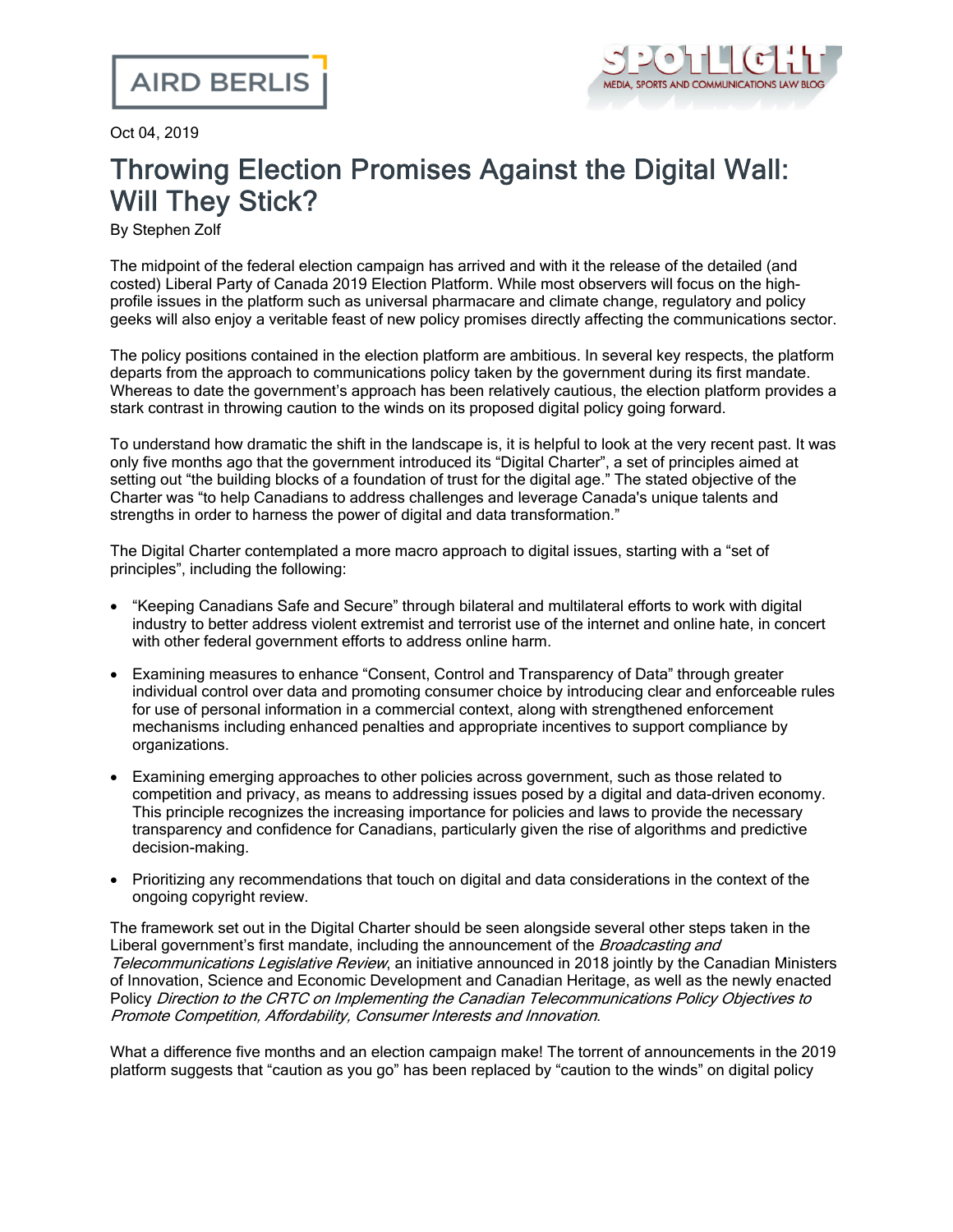issues. This transformation is no better illustrated by what appears to be hastily fashioned digital policy positions in the new platform. To name a few, consider the following:

- Privacy and Data Protection: the government will move forward with Canada's Digital Charter and has augmented the principles in that announcement in several areas:
	- It will confer "a new set of online rights" to citizens, to give people "more control over their online lives and the use of their personal data";
	- · the Digital Charter "will be overseen and enforced by a more powerful Privacy Commissioner" to better protect people's personal data and to encourage greater competition in the digital marketplace; and
	- · the government will move forward with new regulations for large digital companies, overseen by a newly-created "Data Commissioner".
- Online Hate Speech, Exploitation and Harassment Online: To help stop the proliferation of violent extremism online, the government will introduce new regulations for social media platforms, starting with a requirement that all platforms remove illegal content, including hate speech, within 24 hours or face significant financial penalties.
- Arts and Culture: the election platform expressly promises that in the first year of its mandate, it will implement legislation that will contemplate "appropriate measures to ensure that all content providers – including internet giants – offer meaningful levels of Canadian content in their catalogues, contribute to the creation of Canadian content in both official languages, and promote this content and make it easily accessible on their platforms."
- New Revenue (Fair Taxes): multinational tech giants will pay corporate tax on the revenue they generate in Canada to ensure that international digital corporations whose products are consumed in Canada collect and remit the same level of sales taxation as Canadian digital corporations. The election platform projects over \$500 million in revenues from the tax in 2020-21, increasing to over \$700 million by 2023-24.

These are ambitious proposals – whatever the merits, it is clear that the former "go slow" approach has been sacrificed on the altar of election promises. And some commentators have taken issue with these proposals: in fact, it is has been suggested that some of the proposals may not comply with Canada's trade obligations, particularly under the new [Canada-US-Mexico](https://www.theglobeandmail.com/business/commentary/article-from-innovation-to-regulation-why-the-liberals-have-lost-their-way-on/) Free Trade Agreement. Further, the proposed new "tech tax" has come under [significant](https://business.financialpost.com/news/election-2019/terence-corcoran-liberals-join-global-profit-pillaging-push-with-digital-tax-grab/amp) criticism as overreaching, and its [projected](https://www.pbo-pb.gc.ca/web/default/files/Documents/ElectionProposalCosting/Results/32977970_EN.pdf) revenues have also been [questioned](https://www.pbo-pb.gc.ca/web/default/files/Documents/ElectionProposalCosting/Results/32977970_EN.pdf) by the Parliamentary Budget Officer. We will do a deeper dive on the proposed tech tax in a forthcoming blog post. Stay tuned!

If the current government is given another mandate, it is difficult to gauge whether it will have the political stomach to follow through with all or even some of these digital proposals, many of which are clearly (and unsurprisingly) aimed at obtaining votes. An example in the election platform is the promise to "use the government's regulatory powers" to cut the costs of monthly cell phone bills by 25% in the next two years, to "bring costs in line with what people pay in other countries." Presumably, the reference to the government's "regulatory powers" suggests that it would proceed by way of a direct order to the CRTC to implement cuts at the retail level, a step that previous governments have studiously avoided in favour of market structure solutions aimed at enhancing entry and competition among facilities-based wireless telecom providers.

There is an unmistakable sense of "seeing what sticks" in the election platform. Whether any of these proposals are good policy will surely be debated vigorously should the government be given another mandate by voters and attempt to follow through in implementing the proposals. Until then, to quote a former Canadian prime minister, "an [election](https://nationalpost.com/news/politics/an-election-is-no-time-to-discuss-serious-issues-five-comments-that-sank-canadian-politicians-during-elections) is no time to discuss serious issues." Standby for further announcements as we sprint toward Election Day.